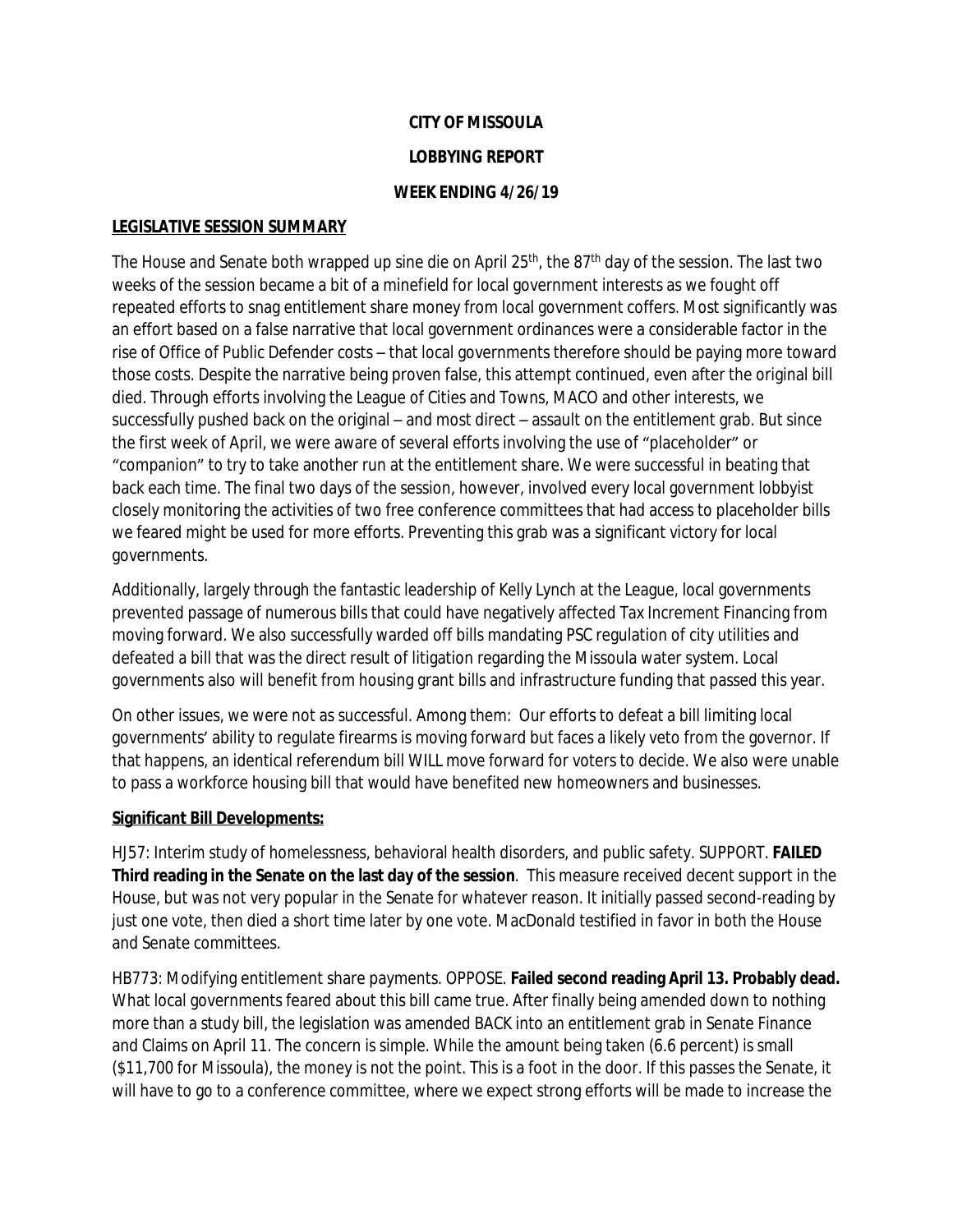cash amount and make this a permanent entitlement cap, which would open the door for future "grabs" of local money. At the time of this writing, significant lobbying is underway to KILL this bill on the floor of the Senate.

# **BILLS MOVING FORWARD and OTHER UPDATES**

SB276: Revise laws related to condos and townhouses. **Passed by legislature. Enrolling and final preparation process.** This bill has impacts on us, but the League is taking the lead on this and Kelly Lynch has secured an amendment should address the concerns that the cities and towns had raised. We will continue to MONITOR

HB567: Establish Montana school marshal program. Oppose. **Passed 3rd reading in Senate on April 12. Passed by legislature. In enrolling and final preparation process.** We have worked with the law enforcement organizations and others to kill this bill. It's simply a bad idea. Despite the bill sponsor mischaracterizing the marshals in committee as "police officers" the bill got out of Senate Judiciary on a party line vote and out of the Senate on the same.

SB52: Generally revise laws on sexual assault kits. Strong support. **Passed by legislature. Enrolling and final preparation process Became law April 16.** Formalizes process for submission and requirements for testing sex assault kits. MacDonald testified in support. MacDonald will continue to testify in support. No problems expected with the bill.

SB254: Revise laws regarding chief municipal judges: SUPPORT. **Passed by legislature. Enrolling and final preparation process.** Amendments added by the House improved the bill and Missoula continues to fully support. MacDonald testified Feb. 20, along with City of Billings and League. Missoula bill to address existing law that requires cities with more than one municipal judge to rotate the "chief" judge position every year. Diane Sands is carrying. No opponents.

HB6: Renewable resource grants. Strong support. **Passed by legislature. Enrolling and final preparation process.** Dale reviewed. Fiscal note printed. PASSED second reading in the House March 22 on vote of 99-0.

HB16: Establish affordable housing loan program. Support. **Passed by legislature. Enrolling and final preparation process.** Was amended in Senate Tax in a bad way. Proponents of the initial legislation intend to let it get back to the House with the Senate amendments and seek a 'do not concur' vote in order to get it to a working committee to fix.

HB47: Generally revise criminal records laws. Monitor. **Bill PASSED both Houses. Enrolling and final preparation process completed. Transmitted to governor. Became law Feb. 26.** MacDonald: Monitoring for Missoula and Montana Newspapers. Bill was in response to unintended consequences of legislation last year that decriminalized certain offenses. At hearing on 1-14, AG has apparently agreed to amendments to clarify that the fingerprinting and mug shots would be ONLY for cases in which a person must be booked into jail. No executive action yet.

HB146: Establish laws regarding sanctuary cities in Montana. Oppose. **Passed by legislature. In Enrolling and final preparation process.** Likely to be vetoed. Hearing held Feb. 1 Per guidance from the mayor and the league, MacDonald stayed out of the room and monitored and provided information to Lynch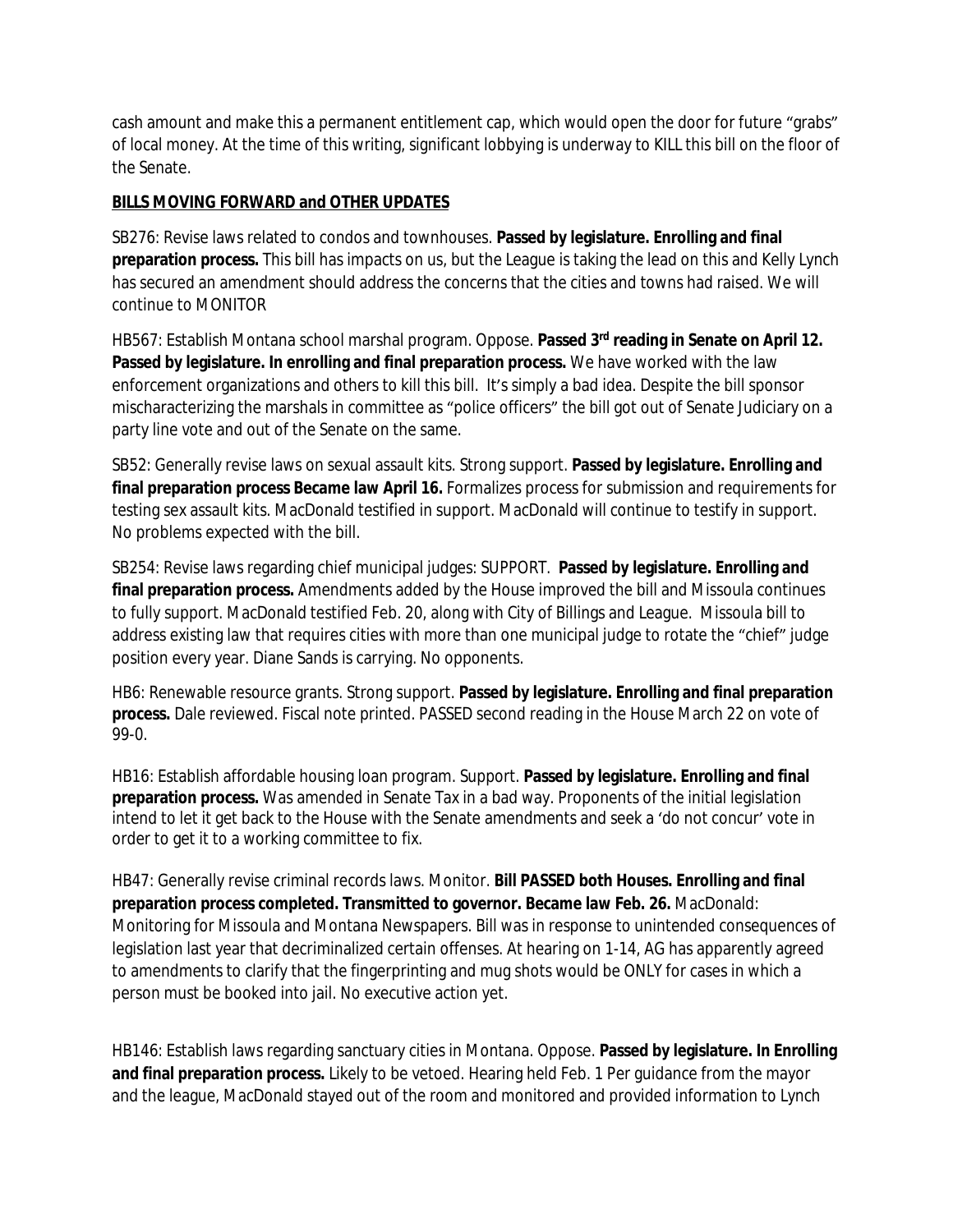with the league. MacDonald has visited with ACLU and others, who are specifically seeking law enforcement support.

HB192: Revise laws related to privacy in communications. SUPPORT. **Passed by legislature, in final enrolling and preparation process.** Bill has been heavily and repeatedly amended, but nothing at this point that we believe changes things for the city. Reviewed by Nugent. Hearing held Jan. 28. MacDonald did not testify, but has spoken with committee members and is monitoring. Some amendments are being proposed to clean up some language at the request of the ACLU. This is the "revenge porn" bill similar to last session which makes it a crime to post or publish nude photos of a person without that person's permission.

HB325: Generally revise firearm laws. OPPOSE. **Passed by legislature, in final enrolling and preparation process.** MacDonald, along with the League and others testified against the bill March 15 in Senate Local Gov't. The bill appears to be in direct response to the Missoula ordinance that is now being appealed to the state Supreme Court. Bill was amended to remove Section 3, which among other things restores the current standing that having a CCW permit is NOT a defense for carrying in a restricted area. Still oppose.

HB357: Revise concealed carry laws by initiative: OPPOSE. **Passed by legislature, in final enrolling and preparation process.**

HB394: Revise property tax appraisal and tax appeal process. SUPPORT. **Passed by legislature, in final enrolling and preparation process.**

HB481: Revising the clean indoor air act relating to private establishments. OPPOSE. **Passed by legislature, in final enrolling and preparation process.** Health interests and local interests have heavily amended this bill and I believe it now meets the concerns raised by the city of Missoula. Amendments make it clear the business cannot share any ventilation system of another and cannot be in a building occupied by another business. Existing clubs, however, are grand-fathered in.

# **Bills DOA:**

\*\*HB147: Referendum to establish sanctuary city laws in Montana. Oppose. 2<sup>nd</sup> reading not passed. **Probably dead.** Same as HB146.

HB483: Generally revise absolute liability laws. Oppose. **TABLED in House Judiciary Committee.**  MacDonald testified against on Mar. 13, along with representatives from the county attorneys and law enforcement. Another bill that Rep. Read brought on behalf of several anti-government fringe constituents.

HB120: Revise local government authority of certain speed limits. SUPPORT. **TABLED in Senate Highways and Transportation after strong support on the House side.** The bill simply allows local governments to lower speed limits on highways in "urban" areas. No executive action yet.

SB15: Allow certain state funds to be used for affordable housing infrastructure. Support. **TABLED in Committee.**

SB18: Establish workforce housing tax credits. Support. **PASSED Senate Tax Feb. 15. Referred to Senate Finance and Claims. Tabled in committee Mar. 22. Failed 2nd reading pass motion. Probably dead.**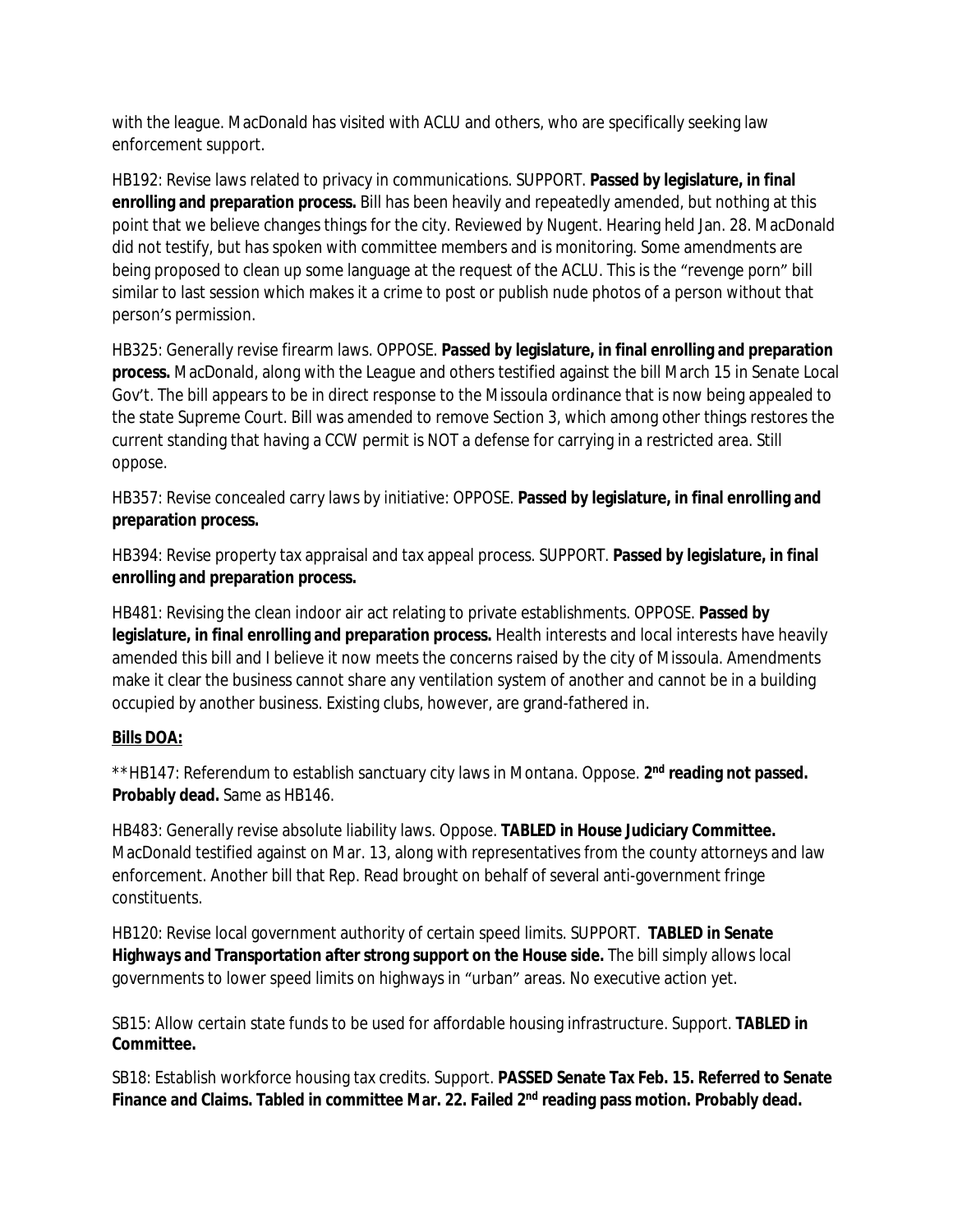Awaiting Executive action. Senate Tax and MacDonald testified along with a variety of housing advocates. A one-page fact sheet and talking points on this bill were provided to MacDonald. This bill has some issues. Leading proponents didn't explain some of the tax implications well and several key senators, including chair Roger Webb and Sen. Dick Barrett of Missoula, expressed mild skepticism that it could "pencil out." MacDonald spoke with Barrett after and he wants to support the bill and is trying to work with the sponsors to get information in a format that he can use to also persuade other committee members.

SB19: Revise laws related to local government budgeting and accounting. Oppose. **TABLED In Senate Judiciary.** This bill includes new audit requirements that could conflict with financial reporting requirements that are established by the Government Accounting Standards Board. MacDonald stayed out of the room for this very contentious hearing that included accusations of racism. The League is taking the lead. We are confident this bill has enough problems that it will die.

SB 103: Revise laws on PSC regulation of municipalities. OPPOSE. **TABLED in committee Feb. 12.** Hearing held Jan. 29 in Senate Energy and Telecommunications. MacDonald testified against, along with the League. The hearing was almost uncomfortable as the sponsor's explanation for the bill seemed to change and didn't make a lot of sense. He claimed that the intent was not to give the PSC "rate-setting" authority and that the intent was only to give them "oversight" to protect people from bad actors. However, he later said that, in fact, the PSC would have the final say – which seems to indicate that it could set rates (by simply saying 'no' to the ones it doesn't like.) MacDonald and others spoke with Missoula committee members after the hearing, as well as with the sponsor. We would be surprised if this one makes it out of committee.

SB 117: Revise highway de-icer laws. Oppose. **TABLED IN Finance and Claims Committee.** Identical to SB 106 in 2017 session. MacDonald testified in opposition along with state Department of Transportation. Supporters included the Montana Logging Association, regarding damage to vehicle components. MacDonald testimony reiterate the fiscal concerns raised by DOT, but concentrated more on the air quality issues in Missoula and the fact that the city has no viable alternatives to mag chloride. The fiscal note arrived in time for the hearing. It is less than previous years, but still substantial. The bill is likely to get out of committee, but as in past sessions, the fiscal note will likely kill it. This is Sen. Brown's last year in the legislature.

SB315: Revise laws on public defender assignments related to local ordinances. **Tabled in House Local Government.** The amended bill meets cities' concerns in that it makes it clear the city is responsible to pay public defender costs ONLY if the defendant is solely accused of a municipal crime that carries the chance of incarceration. Most cities, including Missoula, are already doing away with ordinances that carry any time behind bars.

SB323: Allow the creation and assessment of a public safety district: OPPOSE. **Hearing held in Senate Local Government March 18, bill tabled on Mar. 27.** MacDonald testified in opposition, along with nonprofit groups and hospital reps. Awaiting executive action. The bill is being characterized as an effort by the sponsor to get back at some specific nonprofits (hospitals mostly) and is going to have a lot of opposition. That will be led by the League of Cities and Towns, which will argue that cities already have the ability to create these districts and that this language only duplicates and complicates that process in a clear effort to target specific nonprofits.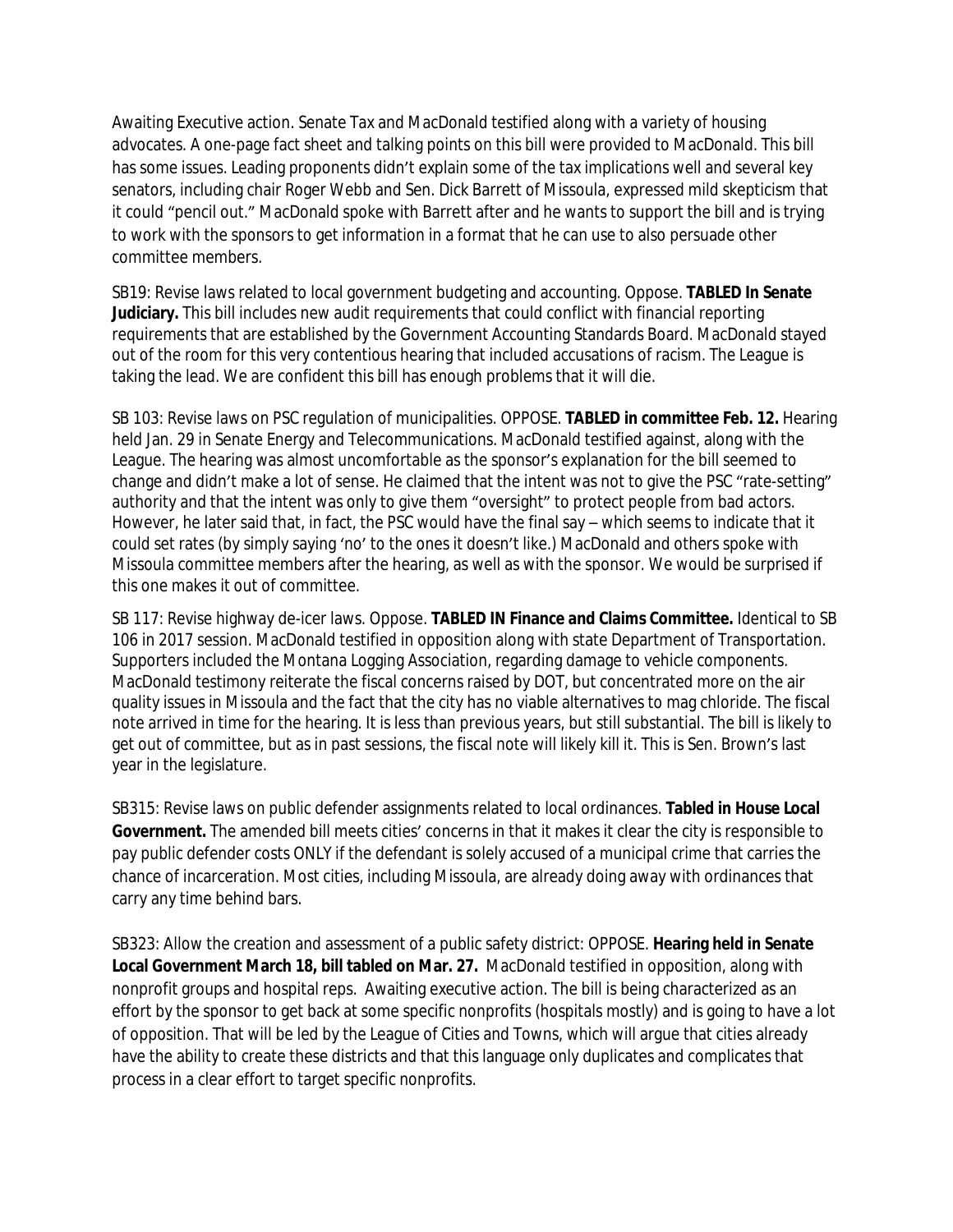\*\*SB340: Authorize statewide economic opportunity district. SUPPORT. **Bill tabled Mar. 28.** An attempt to blast it to the floor failed March 29. MacDonald testified in favor at hearing on March 21.

HB15: Revise laws related to nonmotorized vehicle and mobile home disposal. SUPPORT. **Tabled in committee Mar. 11.**

HB 125: Limit use of emergency ordinances by local governments. Oppose. **TABLED in committee.** Jessica reviewed & sent talking points to MacDonald. MacDonald has met one-on-one with most members of Senate Local Government to let them know the city opposes. Tim Burton took the lead on this. Continuing to monitor and getting in touch with other committee members. Executive action believed to be on Jan. 21. Currently relatively sure this bill will die in committee. Still awaiting executive action.

HB 134: Revise prostitution statute to include nonpenetrative sex acts. Support. **TABLED in committee**  Feb. 20. Detective Baker with Missoula spoke on the bill at Dudik's request. MacDonald attended a portion of the hearing, then met with Dudik and Baker after to exchange info and make sure they know he is available in the future. No executive action yet. Bill is likely to pass.

HB 138: Include exposure to prostitution in acts constituting child abuse and neglect. Support. **TABLED in committee.** Detective Baker supporting at request of Dudik. Fiscal note printed. No executive action yet.

HB 194: Revise lodging and rental car taxes including local option. Support. **DIED in House Tax.**

HB223: Deter the fraudulent use or theft of taxpayer funded resources. OPPOSE. **Bill withdrawn—DOA.**  MacDonald and others visited with the sponsor to express concerns about the legislation and let her know what she's attempting to do is already addressed – and in better language – in existing law. As of the date of the hearing, the sponsor confirmed she intended to pull her bill due to the overwhelming concerns raised by local governments, law enforcement and fire lobbyists.

HB232: Revise assessment of taxes during condemnation proceedings. OPPOSE. **Tabled in Senate Taxation committee Mar. 12.** MacDonald opposed along with the League and MACO. There were no supporters. Significant efforts by Missoula and the League seemed to have convinced Senate Local Gov't that this was a bad idea. Sen. Barrett instrumental in helping get this killed in committee as well.

HB236: Generally revise building code program laws. SUPPORT. **Tabled in Senate Local Government committee Mar. 12.** Some concerns have arisen with members of the Senate committee. MacDonald and the league are attempting to shore up votes. Aaron Bowman testified on Feb. 20. Bill had PASSED House Third Reading 67-30 and was transmitted to Senate. Repeat of efforts two sessions ago to allow local governments with building code enforcement divisions to have two-year reserve accounts, rather than just one year.

HB367: Require advisory committee for urban renewal districts using TIFS. STRONG OPPOSE. **Bill TABLED in Committee.** Bill by Rep. Garcia would require advisory. Adds another level. Meaningless since cities and counties already have these in place. League and MACO opposed and we had good turnout from communities and several businesses. Dale Bickel with the City came over to testify against.

HB379: Establish working animal protection act. MONITOR/ OPPOSE. **Heavily edited version passed Local Government on an 9-8 vote. Transmitted to Senate. Hearing in Senate Local Government Mar.**